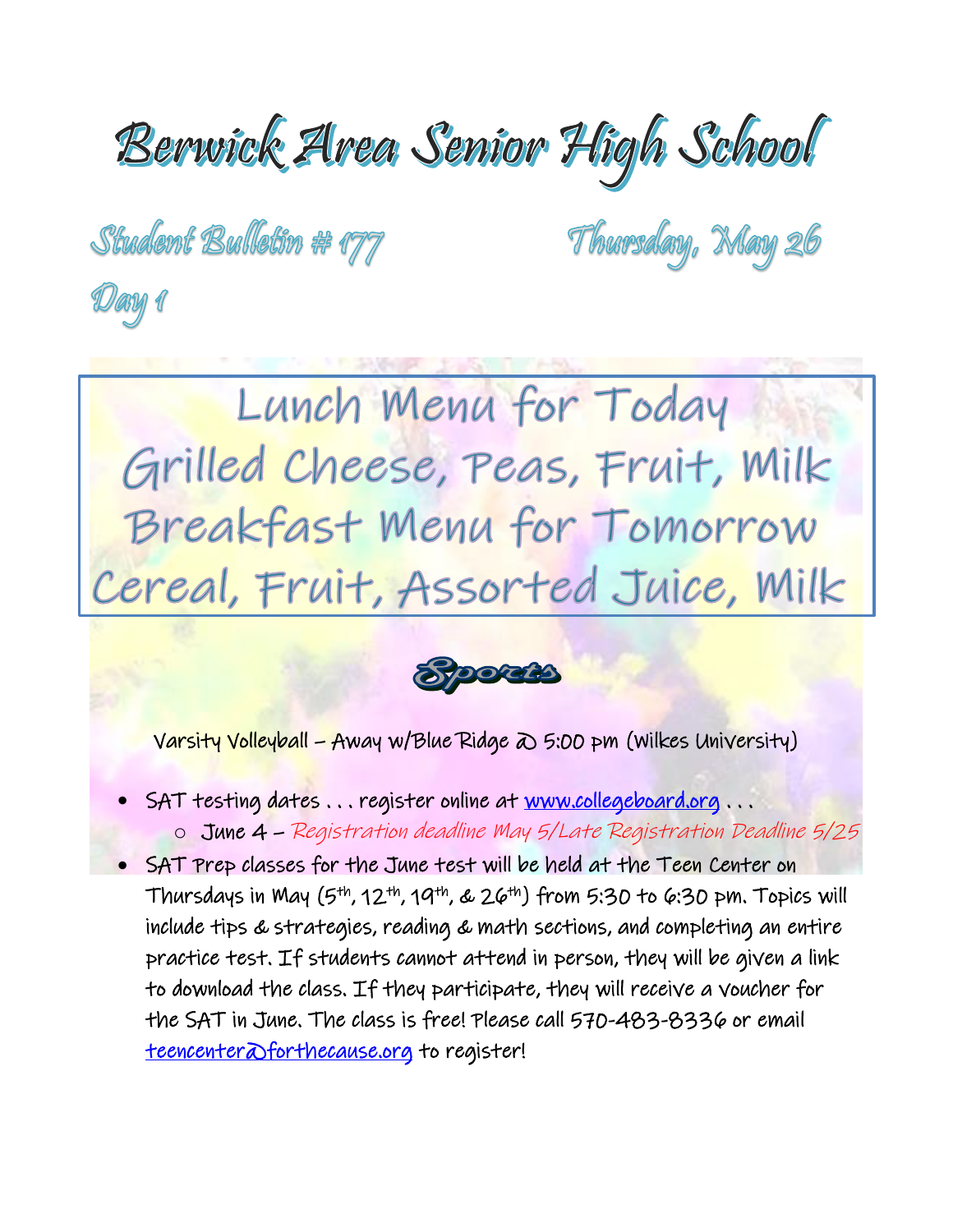- The **COLOR RUN** for **ALS** will be held today during periods  $7 \& 8$ . Students who turned in a Donation Form for the Run should report to the old high school track – the corner of Fowler Avenue and Sunset Drive at 1:05 pm.
- All Varsity Track & Field Uniforms should be turned in to Ms. Melchiorre or the Guidance Office ASAP! Please make sure your uniform is in a bag with your name on it.
- SENIORS who signed up for the Graduation Walk-Through at the Middle School & Elementary Schools are reminded to pick up your cap & gown tomorrow at 8:00 am in the Conference Room next to the Guidance Office.
- SENIORS . . . Laptops, chargers, and any additional I.T. items must be returned to the I.T. Department on Friday, May 27<sup>th</sup>. Students who do not return all items will NOT receive their diploma at the Graduation Ceremony.
- Yearbooks are available for pick up AFTER SCHOOL this week in the library. If you have any questions, contact Miss Mowery at hmowery *Dberwicksd.org*
- Swing Choir auditions will be held on Friday at 11:30 on the state. Please dress comfortably. Any questions, see Mrs. Driscole.
- Any girls interested in Modernaire auditions, please see Mrs. Driscole.
- Students interested in playing Boys' Soccer in the fall should sign up in the Guidance Office.
- If you are interested in joining the Berwick High School Percussion Section or Color Guard . . . please sign up outside of Mr. McDonnell's office . . .

P Color Guard Sessions: May 23 - 3:30 to 5:30 pm

May 26 – 3:30 to 5:30 pm

May 28 – 9:00 am to 12:00 noon (Auditions)

 $p$  Percussion Pre-Camps: May 24 – 6:00 to 8:00 pm

May 28 – 1:00 to 5:00 pm

- Today, the Teen Center, in partnership with the Women's Center, will host a fun scavenger hunt. . .winner will receive a prize!
- Monday, May 30<sup>th</sup>, the Teen Center will be closed in observance of Memorial Day.
- Sports physicals will be offered at the High School Gym on the following dates ...

 $\hat{\varphi}$  Girls – Wednesday, June 1st  $\hat{\varphi}$  1:00 pm

 $\hat{\varphi}$  Boys – Thursday, June 2nd  $\infty$  9:00 am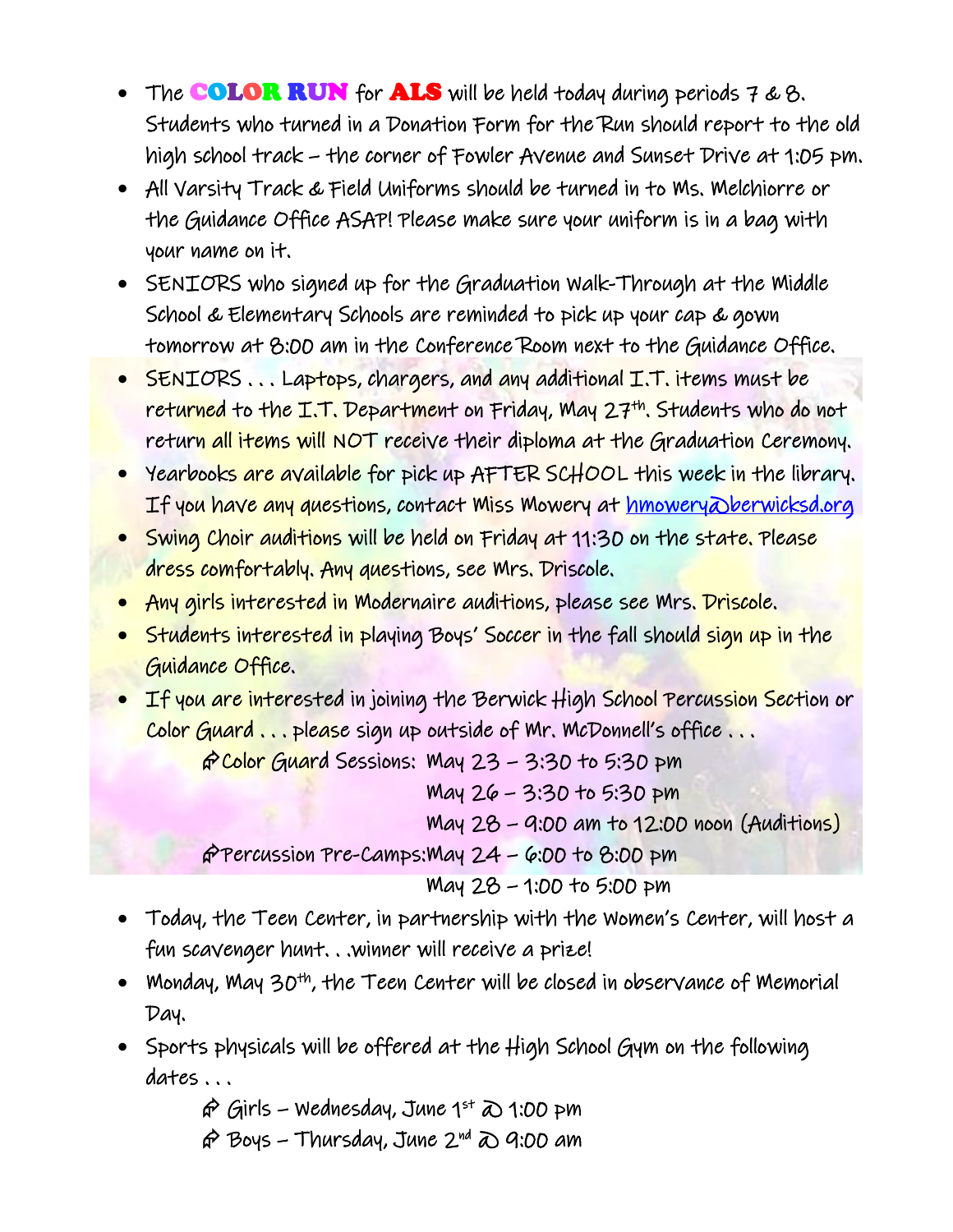Physical forms can be picked up in the Nurse's Office, Guidance Office, and Front Office. Paperwork must be completed and signed by your parent/guardian prior to the physical. Bring the completed forms with you to the physical. This is the only time that sports physicals will be offered for the upcoming school year!

Schedule for Friday, May  $27^{th}$ : Homeroom: 7:45-8:08 Period 1: 8:11-8:52 Period 2: 8:55-9:36 Period 3: **9:39-10:20**  Period 4: 10:23-11:15 \*Bagged lunch upon dismissal Schedule for Tuesday, May 31st: Homeroom: 7:45-8:08 Period 5: 8:11-8:52 Period 6: 8:55-9:36 Period 7: 9:39-10:20 Period 8: 10:23-11:15 \*Bagged lunch upon dismissal Schedule for Wednesday, June 1st: Homeroom: 7:45-7:55 Period 1: 7:57-8:20 Period 2: 8:22-8:45 Period 3: 8:47-9:10 Period 4: 9:12-9:35 Period 5: 9:37-10:00 Period 6: 10:02-10:25 Period 7: 10:27-10:50 Period 8: 10:52-11:15

\*Bagged lunch upon dismissal



 Happy Birthday to . . . Kayden Atkinson, Shad Chadha, Anthony Feliciano, Ashley Reyes, and Jared Smith!